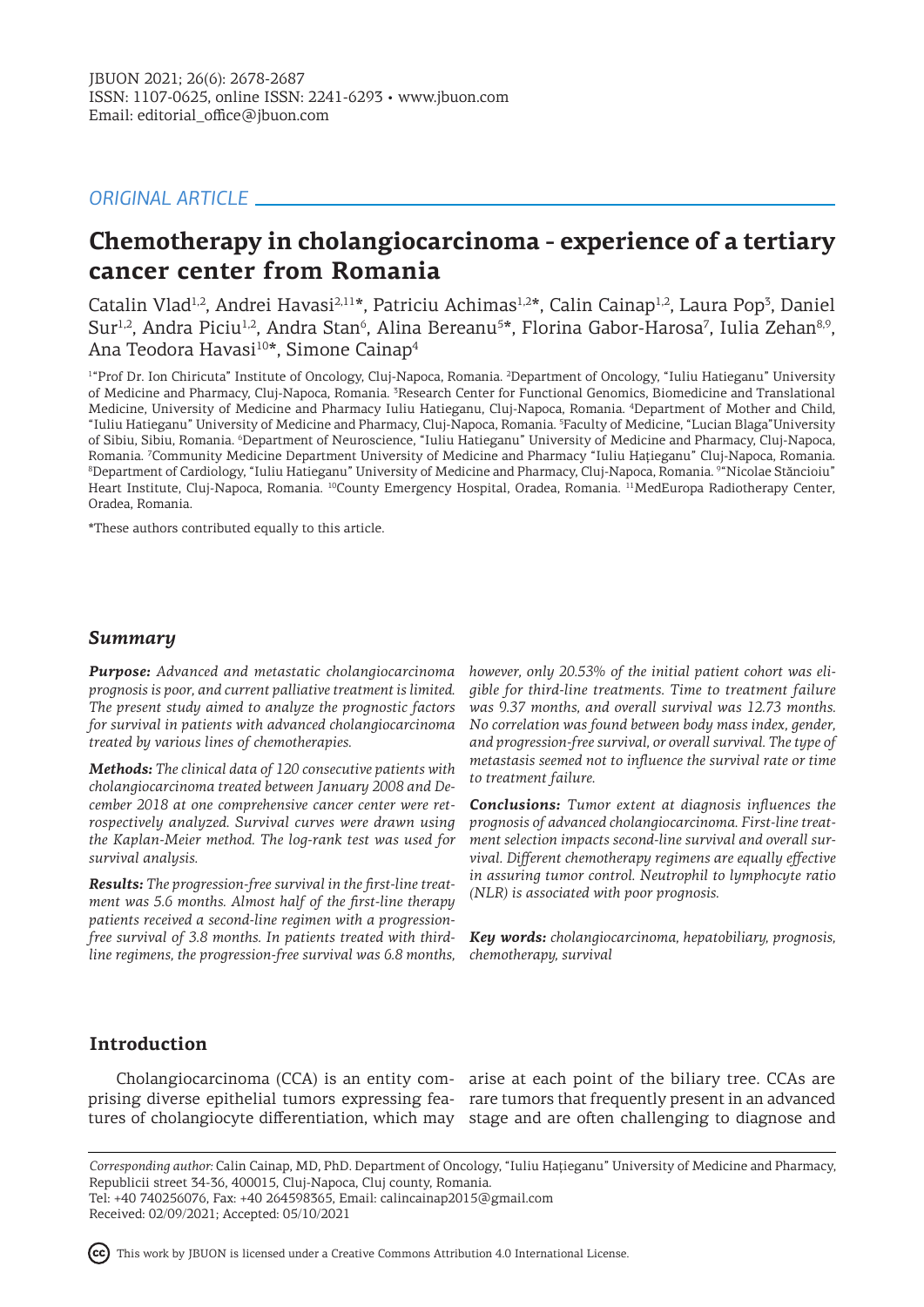treat. Generally regarded as rare tumors, they are classified according to their location as intrahepatic, perihilar, and distal with a significant intertumoral variation.

CCAs embody nearly 3% of all gastrointestinal cancers diagnosed worldwide. The incidence of CCA in the western world is modest between 0.35 to 2 per 100000 annually but has steadily risen in the last 30 years. Additionally, the prevalence in China, Thailand, and other parts of Asia can be up to 40 times the rate observed in the United Kingdom, making CCAs an important health problem [1].

The 5-year survival rate for intrahepatic and extrahepatic CCAs are 24% and 13% for localized disease, and 1% for metastatic disease [2]. Surgery with complete resection is the only treatment with curative intent. However, most patients are diagnosed at an advanced stage, and more than 1/3 of the patients considered resectable have unresectable disease [3]. Recurrence after curative surgery affects almost half of CCA patients. Data regarding surgical treatment after recurrence is limited. Frequently therapy for recurrent disease consists of chemotherapy and or radiotherapy. A retrospective analysis by Takahashi et al. compared patients with recurrent disease who received systemic treatment with those who underwent surgical treatment. Survival was significantly better with surgery – 3-year survival 32% vs. 3%. Prognostic factors for reoperation were: disease-free interval of 2 years, locoregional recurrence, absence of lymph nodes involvement [4].

The use of neoadjuvant and adjuvant chemotherapy results in better survival and lower recurrence rates compared to adjuvant or no therapy, as proven by Hong et al [5]. Gemcitabine-based chemotherapy has better response rates and tumor control than fluoropyrimidine regimens; adding a platinum compound results in increased tumor control and response rates compared to monotherapy [6]. However, as known, the platinum compounds are responsible for allergic reactions, which could raise some concerns regarding the completeness of the systemic treatment. On the other hand, the cardiotoxicity is less than 5%, which could be used for a continuous administration strategy [7].

The majority of the patients with cholangiocarcinoma have unresectable disease, and a noteworthy proportion of patients treated with resection present with recurrent disease. Median survival for patients with unresectable disease is 4-8 months [8]. Local progression of CCA can lead to pain, biliary obstruction, liver failure, biliary stenting, and palliative local radiation therapy may be appropriate for these patients [9]. Palliative chemotherapy increases survival in unresectable and metastatic cholangiocarcinoma patients.

### **Methods**

The current study is a single-center, retrospective analysis conducted in a tertiary cancer center, the "Prof. Dr. Ion Chiricuţă" Institute of Oncology in Cluj-Napoca, one of the most important in Romania, concerning CCA patients treated in a 10-year time interval between 2008- 2018. This study received the institutional Ethics Com-

**Table 1.** Patient characteristics

| Number of patients $(n=112)$      | $n~(\% )$     |
|-----------------------------------|---------------|
| Age (years)                       |               |
| Mean                              | 61.27         |
| Min - max                         | $35 - 82$     |
| Gender                            |               |
| Female                            | 56 (50)       |
| Male                              | 56 (50)       |
| <b>TNM Stage</b>                  |               |
| Т                                 |               |
| 1                                 | 3(2.7)        |
| $\overline{2}$                    | 25(22.3)      |
| 3                                 | 23 (20.5)     |
| 4                                 | 13 (11.6)     |
| N                                 |               |
| 0                                 | 2(1.8)        |
| 1                                 | 43 (38.4)     |
| x                                 | 67 (59.8)     |
| M                                 |               |
| 0                                 | 20 (17.9)     |
| 1                                 | 92 (82.1)     |
| Grade of malignancy               |               |
| 1 & 2                             | 21 (18.8)     |
| 3                                 | 91 (81.2)     |
| Type of cholangiocarcinoma        |               |
| Intrahepatic                      | 84 (75.0)     |
| Extrahepatic - perihepatic        | 12(10.7)      |
| Extrahepatic - distal             | 16 (14.3)     |
| Surgery before systemic treatment |               |
| Yes                               | 23 (20.5)     |
| No                                | 89 (79.5)     |
| Number of metastatic lesions      |               |
| 1                                 | 7(6.3)        |
| >1                                | 105 (93.7)    |
| Sites of metastasis               |               |
| Peritoneal                        | 2(1.8)        |
| Lung                              | 11 (9.8)      |
| Liver                             | 46 (41.1)     |
| Other                             | 39 (34.8)     |
| Treatment setting                 |               |
| Initial                           | 106 (94.6)    |
| Relapse                           | 6(5.4)        |
| Body mass index                   |               |
| Mean                              | 25.49         |
| Min - Max                         | 16.52 - 41.66 |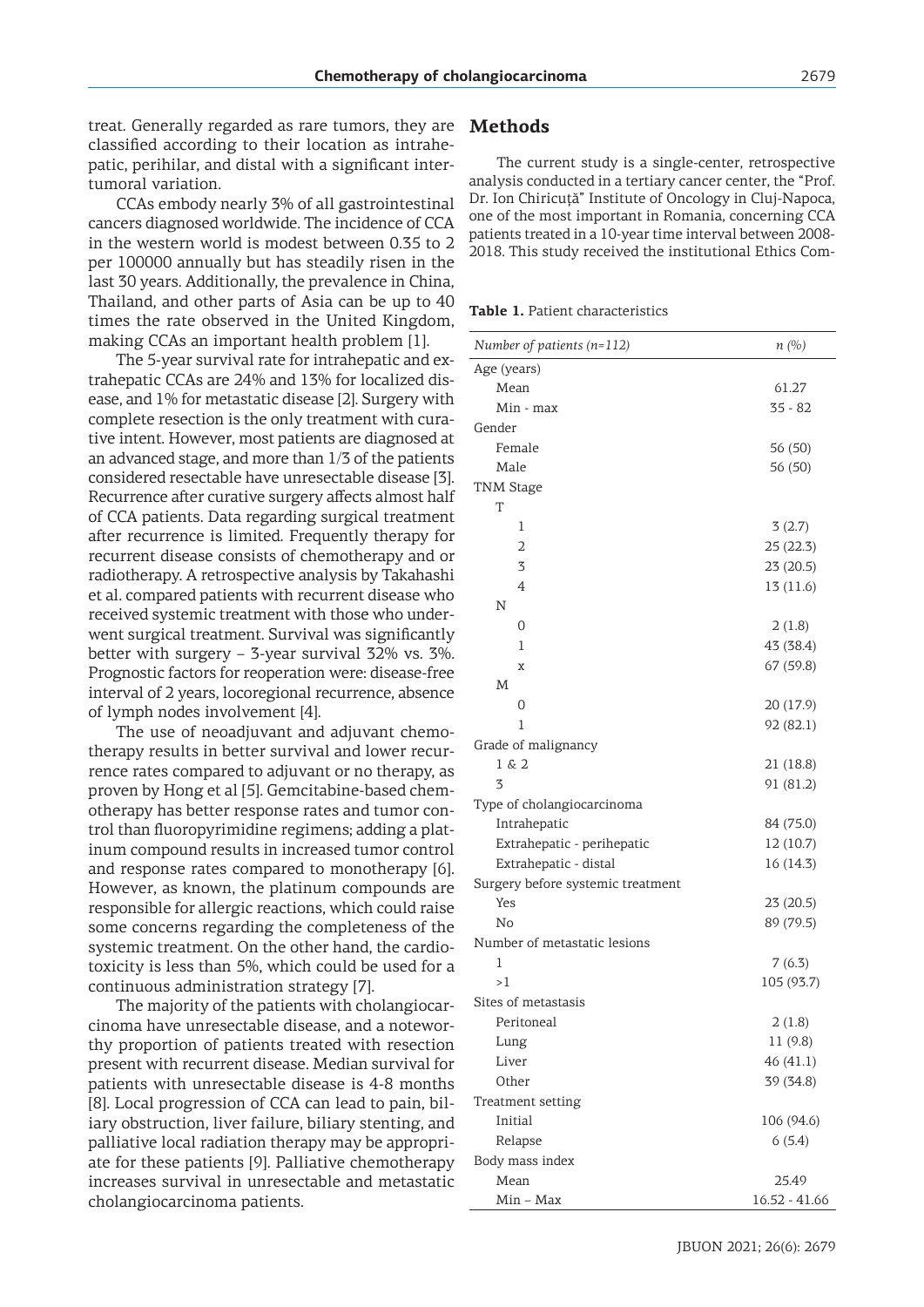mittee board approval No. 42/8 Dec 2015. Research was conducted in accordance with the Declaration of Helsinki. All patients treated in our Institute should complete and sign a written informed consent before commencing treatment. All data were anonymized before the analysis implied by the study as per the General Data Protection Regulations.

#### *Inclusion* & *exclusion criteria*

Patients were searched retrospectively in the Institute database. Criteria for case inclusion were: age ≥ 18 years, histologically confirmed diagnosis of cholangiocarcinoma, Eastern Cooperative Oncology Group (ECOG) performance 0-2, a total serum bilirubin level of 1.5 times above the upper limit of normal (ULN) range or maximum 3 mg/dL, liver-enzyme (ALAT or ASAT) levels of 5 times the ULN range or less, INR less than 1.4, levels of serum urea and serum creatinine of 1.5 times the ULN range or less and availability of the clinicopathologic and laboratory monitored features, adequate response evaluation, and survival data. Patients with additional cancers were excluded, as well as those with previous chemotherapy administration for the metastatic disease, uncontrolled comorbidities, poor performance status (ECOG≥3), inadequate lab tests, hypersensitivity to the active substance, heart failure (NYHA grade >2), uncontrolled hypertension, acute myocardial infarction (within 6 months prior to chemotherapy initiation) and pregnancy. All patients were evaluated by CT scan or MRI according to RECIST 1.1.

Of the initial 120 patients identified in the given time, one was excluded due to a concurrent metastatic nasopharyngeal cancer, and seven due to incomplete clinical or treatment data.

### *Statistics*

For statistical analysis, we defined overall survival (OS) as the period of time between the first cycle of chemotherapy and death, time to treatment failure (TTF) as the time interval between the first and the last cycle of chemotherapy (whatever line of treatment was administered), progression-free survival during first-line therapy (PFS1) as the time between the first and the last cycle of first-line chemotherapy, progression-free survival during secondline treatment (PFS2) as the time between the first and the last cycle of the second-line chemotherapy, and progression-free survival during third-line of chemotherapy (PFS3) as the time frame between the first and final cycle of the third line of therapy. Selected patient characteristics are summarized in Table 1. Data analysis was performed using IBM Corp. Released 2019. IBM SPSS Statistics for Windows, Version 26.0. Armonk, NY: IBM Corp.

#### *Treatments*

Patients were treated with regimens consisting of a platinum derivative (carboplatin, oxaliplatin, or cisplatin) most often in association with gemcitabine, taxanes (docetaxel) or fluoropyrimidines (5FU, capecitabine) or with gemcitabine, taxanes, fluoropyrimidines, irinotecan, anthracyclines monotherapy. Table 2 summarizes the administered chemotherapy regimens.

### **Results**

Median progression-free survival in the firstline setting was 3.7 months. 41.96% of the initially selected patients were given a second-line treatment with a median progression-free survival of

| Regimen & duration                 | Drugs & duration                            | Doses                                                                                                                                                      | Number of patients<br>n(%) |
|------------------------------------|---------------------------------------------|------------------------------------------------------------------------------------------------------------------------------------------------------------|----------------------------|
| 5FU & prodrug                      | Capecitabine<br>length of a cycle - 21 days | $2500 \text{ mg/m}^2$ / day 14 days of 21                                                                                                                  | 32 (28.57)                 |
| Platin derivates in<br>combination | 5Fu - every 14 days                         | $400 \text{ mg/m}^2$ followed by continuous infusion<br>600 mg/m <sup>2</sup> days 1,2 of 14                                                               | 102 (91.07)                |
| Cisplatin                          | every 14 days                               | $25 \text{ mg/m}^2$ day<br>day $1 \& 8$ of the cycle                                                                                                       | 12(10.71)                  |
| Oxaliplatin                        | cisplatin<br>every 21 days                  | 80 mg/m <sup>2</sup> / day                                                                                                                                 | 15 (13.39)                 |
| Carboplatin                        | oxaliplatin<br>every 14 days                | AUC <sub>5</sub>                                                                                                                                           | 75 (66.96)                 |
| Gemcitabine                        | carboplatin<br>every 21 days                | $1000$ mg/m <sup>2</sup> / day<br>day 1 & 8 of a 21 day length cycle OR<br>$1000$ mg/m <sup>2</sup> / day<br>every 14 days for a cycle with length 14 days | 8(7.14)                    |
| Anthracycline - doxorubicin        | every 21 days                               | minimum 60 mg/m <sup>2</sup>                                                                                                                               | 6(5.35)                    |
| Docetaxel                          | every 21 days                               | 75-100 mg/m <sup>2</sup>                                                                                                                                   | 17(15.17)                  |
| Irinotecan                         | every 14 days                               | 180 mg/m <sup>2</sup>                                                                                                                                      | 7(6.25)                    |

**Table 2.** Chemotherapy regimens administered in included patients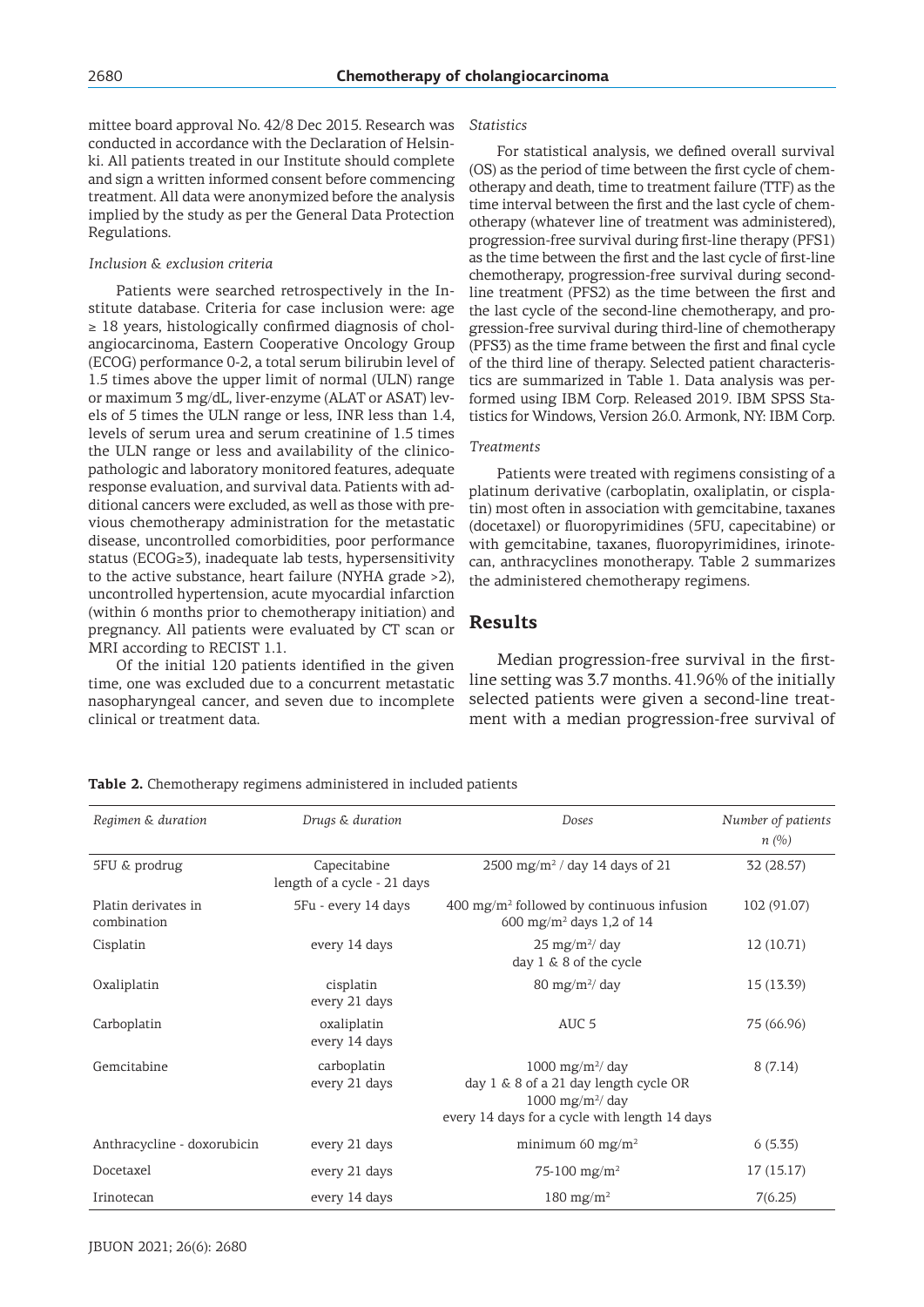2.9 months. However, only 20.53% of all patients could receive a third line of chemotherapy with a progression-free survival of 4 months. The median time to treatment failure was six months. Overall survival data were available for 105 patients with a



Figure 1. Overall survival according to the clinical stage at diagnosis.

median survival of 9.06 months. Detailed survival analysis is summarized in Table 3.

Overall survival was analyzed depending on multiple items such as gender, age, body mass index, histologic type, grade of malignancy, status at treatment initiation - initial or relapsed disease, serum biochemical analysis, and a variety of chemotherapy regimens.

Disease stage at diagnostic seemed to influence overall survival, as seen in Figure 1 significantly. Locoregionally advanced disease, even non-operable, had better survival than metastasis at diagnosis. For TTF, the results were better for the locoregional disease, p value displaying a slight tendency to statistical significance (p=0.094, Table 4).

To assess the prognostic value of metastases location, we classified patients based on the location of their metastatic lesions - liver, peritoneal, lung, bone, lymph node, brain. Metastasis location did not influence PFS1(p=0.704), PFS2 (p=0.857), PFS3 (p=0.328), OS (p=0.429), or TTF (p=0.745). Since most patients presented with liver metastases, we further stratified patients into two categories – those with hepatic versus extrahepatic

**Table 3.** Overall results of the chemotherapy regimens in the first three lines of the systemic treatments

| Survival         | Mean                      | Median                    | Number of patients |  |  |
|------------------|---------------------------|---------------------------|--------------------|--|--|
|                  | (95% confidence interval) | (95% confidence interval) | n(%)               |  |  |
| PFS 1            | $5.6(4.3 - 6.9)$          | $3.7(2.8 - 4.5)$          | 112 (100)          |  |  |
| PFS <sub>2</sub> | $3.8(2.6 - 5.03)$         | $2.9(2.36 - 3.43)$        | 47 (41.96)         |  |  |
| PFS <sub>3</sub> | $6.8(4.14 - 9.50)$        | $4(3.58 - 4.41)$          | 23 (20.53)         |  |  |
| <b>TTF</b>       | $9.37(7.47 - 11.27)$      | $6.00(3.63 - 8.36)$       | 112 (100)          |  |  |
| OS               | 12.73 (10.55 - 14.92)     | $9.06(6.19 - 11.94)$      | 105 (93.75)        |  |  |

OS: overall survival, PFS1: progression-free survival for first-line of treatment, PFS2: progression-free survival for second-line of treatment, PFS3: progression-free survival for third-line of treatment, TTF: time to treatment failure



**Figure 2.** OS and PFS 2 depending on first-line treatment choice.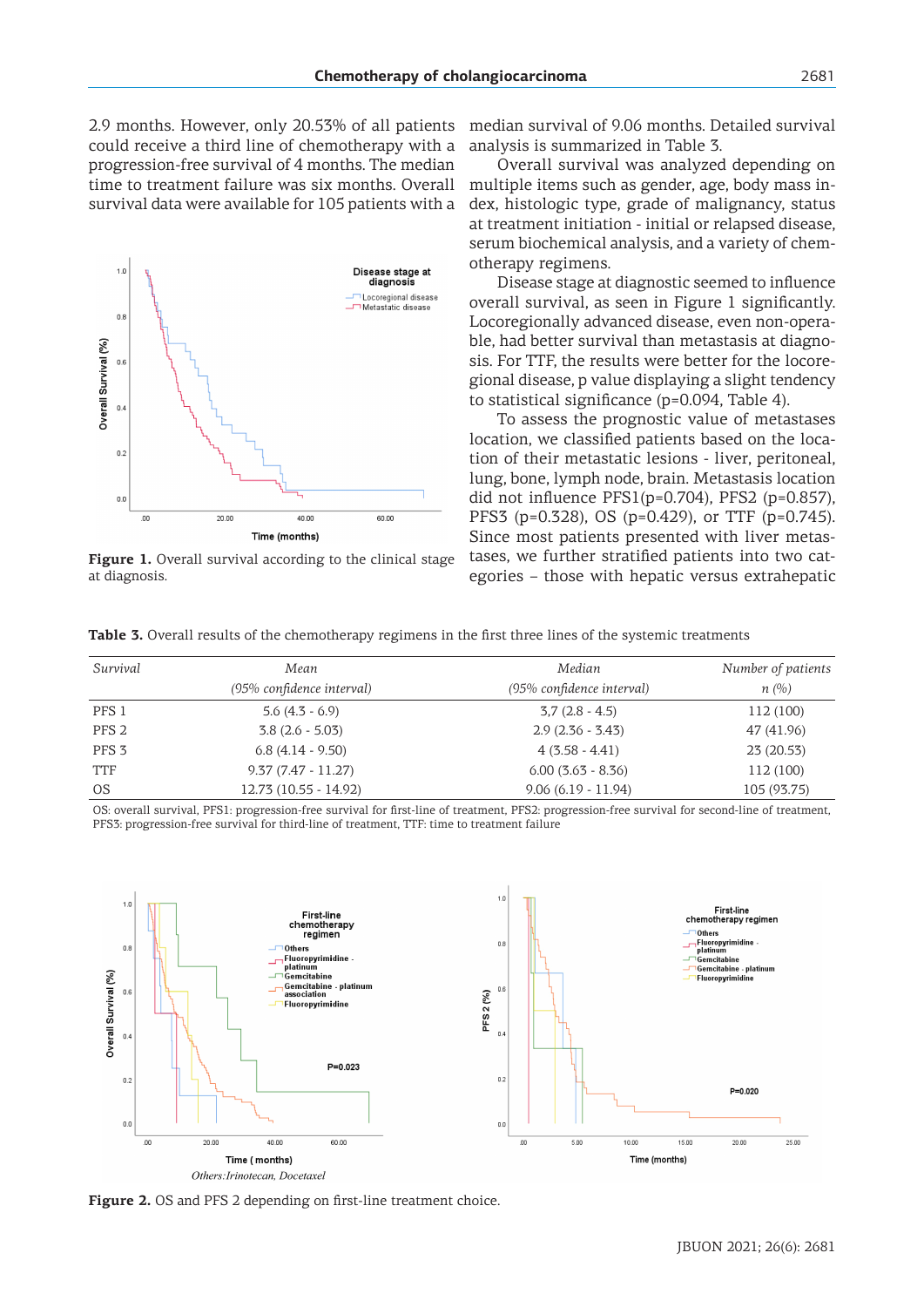

**Figure 3.** OS and PFS 1 depending on the platinum backbone.

|  | Table 4. Items without statistical significance in terms of OS, PFS1, PFS2, PFS3, TTF |  |  |  |  |
|--|---------------------------------------------------------------------------------------|--|--|--|--|
|  |                                                                                       |  |  |  |  |

| Item $/p$ value                             | OS    | <b>TTF</b> | PFS1  | PFS <sub>2</sub> | PFS3                         |
|---------------------------------------------|-------|------------|-------|------------------|------------------------------|
| Age                                         | 0.878 | 0.644      | 0.658 | 0.846            | 0.273                        |
| Gender                                      | 0.440 | 0.154      | 0.115 | 0.701            | 0.893                        |
| <b>BMI</b>                                  | 0.257 | 0.278      | 0.168 | 0.780            | 0.881                        |
| Type of cholangiocarcinoma                  |       |            |       |                  |                              |
| CD                                          | 0.420 | 0.535      | 0.200 | 0.373            | 0.468                        |
| <b>CI</b>                                   |       |            |       |                  |                              |
| CP                                          |       |            |       |                  |                              |
| Grade of malignancy                         | 0.255 | 0.407      | 0.942 | 0.207            | 0.394                        |
| Metastasis                                  | 0.023 | 0.108      | 0.225 | 0.459            | 0.735                        |
| M <sub>0</sub>                              |       |            |       |                  |                              |
| M1                                          |       |            |       |                  |                              |
| Type of metastasis                          | 0.429 | 0.745      | 0.704 | 0.857            | 0.328                        |
| Hepatic                                     |       |            |       |                  |                              |
| Extra-hepatic +/- hepatic                   |       |            |       |                  |                              |
| Surgery performed versus none               | 0.114 | 0.925      | 0.413 | 0.621            | 0.757                        |
| Stage at initial diagnosis                  | 0.041 | 0.094      | 0.289 | 0.572            | 0.735                        |
| Loco regional versus metastatic             |       |            |       |                  |                              |
| Type of chemotherapy regimen in first-line  | 0.023 | 0.222      | 0.112 | 0.020            | 0.339                        |
| Type of chemotherapy regimen in second-line | 0.362 | 0.601      | N/A   | 0.053            | 0.487                        |
| Type of platin-derivate                     | 0.494 | 0.305      | 0.162 | 0.722            | 0.998                        |
| Mono versus polychemotherapy                | 0.182 | 0.419      | 0.473 | 0.304            | 0.437                        |
| CA 125                                      | 0.544 | 0.374      | 0.913 |                  |                              |
| <b>CEA</b>                                  | 0.755 | 0.764      | 0.630 |                  |                              |
| GGT                                         | 0.335 | 0.449      | 0.166 |                  |                              |
| FA                                          | 0.486 | 0.057      | 0.024 |                  | Not performed- too few cases |
| Bilirubin total before first line           | 0.331 | 0.036      | 0.051 |                  |                              |
| Haemoglobin before first line               | 0.017 | 0.003      | 0.035 |                  |                              |
| Neutrophils / lymphocytes                   | 0.004 | 0.009      | 0.010 |                  |                              |

BMI: body mass index, CD: distal cholangiocarcinoma, CI: intrahepatic cholangiocarcinoma, CP: perihepatic cholangiocarcinoma, CEA: carcinoembryonic antigen, GGT: gamma-glutamyl transpeptidase, FA: alkaline phosphatase, OS: overall survival, PFS1: progression-free survival for first-line of treatment, PFS2: progression-free survival for second-line of treatment, PFS3: progression-free survival for third-line of treatment, TTF: time to treatment failure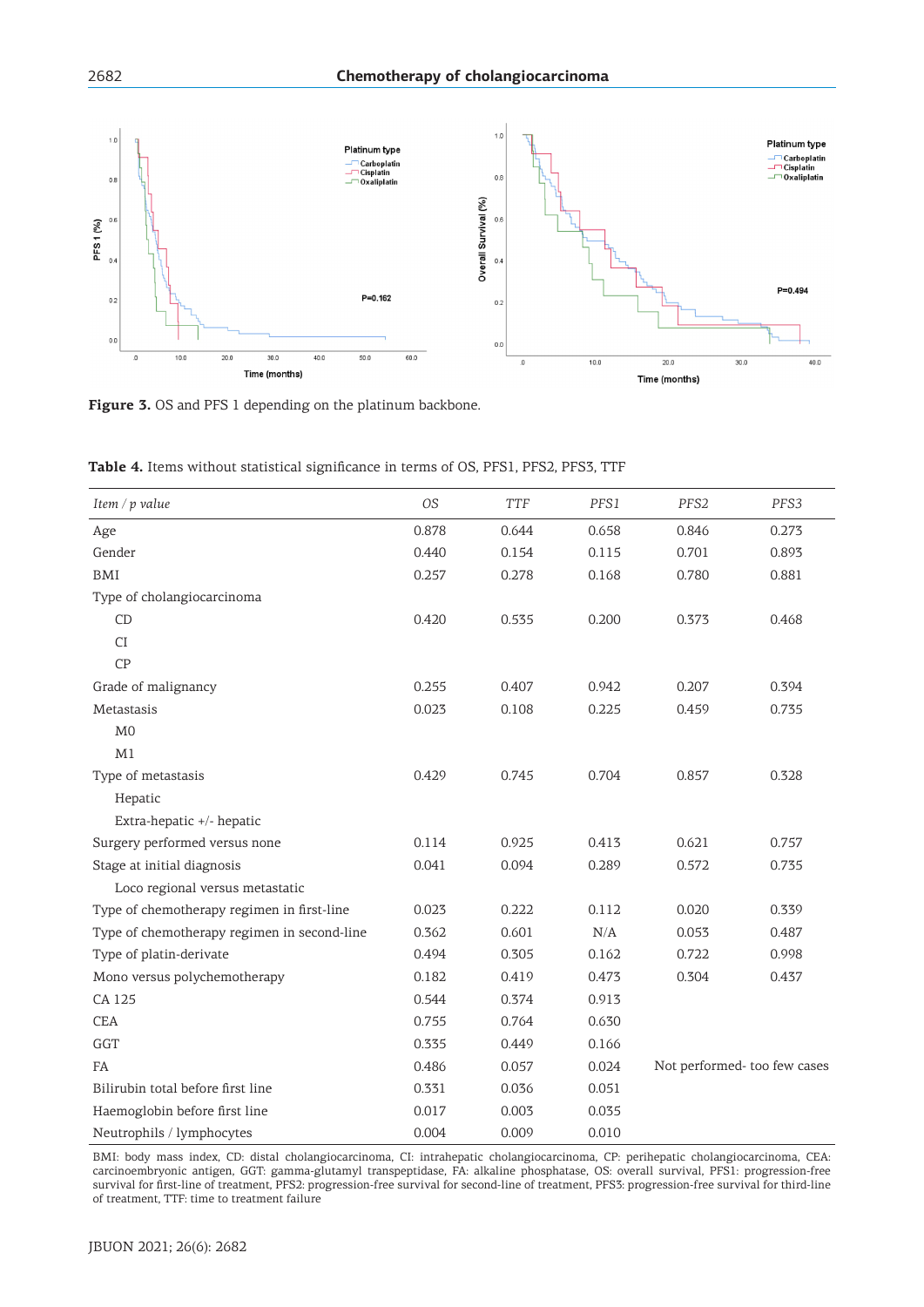correlation was found.

Regarding the type of chemotherapy regimens used in the first-line setting (mono versus polychemotherapy), no differences were retrieved in terms of OS ( $p=0.182$ ) or PFS1 ( $p=0.473$ ). Furthermore, no statistically significant benefit for using polychemotherapy over monotherapy could be observed in second- (p=0.304) or third-line treatment (p=0.437).

As seen in Figure 2, both OS and PFS2 were significantly influenced by the type of chemotherapy used in the first-line, but not by the second-line treatment choice (p=0.362, respectively p=0.053 very close to statistical significance).

For those patients where physicians opted for a chemotherapy regimen comprising of a platinumbased treatment association, we analyzed if there is a correlation between survival and platinum compound choice. An analysis was performed for OS and PFS1 in correlation with the type of platinderivate: carboplatin, cisplatin, or oxaliplatin. Neither platinum compound was linked to a significant survival benefit- as seen in Figure 3.

We tried to correlate multiple clinical, biochemical, tumoral, or treatment-related items with predefined types of survival. A comprehensive list of analyzed items and statistical p-values is summarized in Table 4.

# **Discussion**

Cholangiocarcinoma remains one of the most difficult digestive pathology to treat for oncologists due to several issues. Genetic alterations, the ontogenetic origin appears to differ in various types of biliary tract malignancies, which could explain their heterogeneity in aggressiveness and response to available chemotherapy regimens [10]. Gemcitabine, 5-Fluorouracil/Capecitabine, platinum derivates – cisplatin, carboplatin, and oxaliplatin have demonstrated efficiency in cholangiocarcinoma. The vast majority of the patients will be diagnosed in an advanced stage of the disease – loco-regionally or metastatic spread. Currently, the recommended standard of care, according to both the European Society of Medical Oncology ( ESMO) and the National Comprehensive Cancer Network (NCCN), is represented by the combination of gemcitabine and cisplatin for good clinical performers (oxaliplatin or carboplatin may be used where renal comorbidity raise concerns). Gemcitabine monotherapy represents an option for patients considered unfit for the previously mentioned regimen[11].

Our cohort of patients had OS around 12.73 months which is comparable with previously pub-

metastatic lesions - but no statistically significant lished data [12]. 20.5% of them had surgery with curative intent in their history of the disease, which is similar to available data on published populations of treated patients, our patients being real-life ones. Intrahepatic cholangiocarcinoma represented 75% of the included cases, gallbladder 14.3%, and peri-hepatic 10.7%, slightly different from the Valle et al. published trial [13]. We sought to analyze the influence of histological subtype on survival. No significant difference was identified between the aforementioned histological subtypes in terms of OS, PFS1,2,3, TTF. These results could contrast with published data by Marcano-Bonilla et al, who anticipate that these three entities' molecular and genetic particularities are translated in prognostic and survival differences [15]. Some data suggest that extrahepatic biliary cancer may have a more favorable prognostic due to a relatively better response to chemotherapy [15,16].

> Patients treated at an earlier extent of the disease had better OS, even if they presented with inoperable disease. The presence of metastasis was associated with lower overall survival in our study. The type of metastasis – hepatic versus extrahepatic (patients presenting with liver and extrahepatic disease included in the latter) does not influence OS and TTF. Yusoff et al. found in a univariate analysis that early stage and intrahepatic variants are linked with better survival [17].

> As mentioned in the result section, in our study, one of the statistically significant items linked to OS and PFS2 was the type of chemotherapy used in the first-line treatment. Regarding the platin-derivate type, our analysis retrieved the same results and OS (p value >0.05), no matter what compound was administrated during treatment. Moreover, even the comparison between polychemotherapy and monotherapy found no difference in OS, PFS1,2,3, and TTF. These findings could have multiple consequences for clinical practice. In the face of a complex disease and lack of active therapy, the oncologist faces a challenging choice - to favor the response rate or to adapt the treatment to the patient's tolerance to have a more favorable therapeutic index which may presume a potential dose reduction or changing the chemotherapeutic agent, for example, cisplatin with a less toxic better-tolerated compound. Mohring et al analyzed 58 cholangiocarcinoma patients treated with two lines of chemotherapy; 71% of them needed a de-escalation of their treatment without losing OS (compared with published randomized phase 2/3 trials), and with a more favorable profile of toxicity [12]. Our findings underline the importance of choosing the optimal first-line treatment for these patients to maximize the results and prolong survival. Similar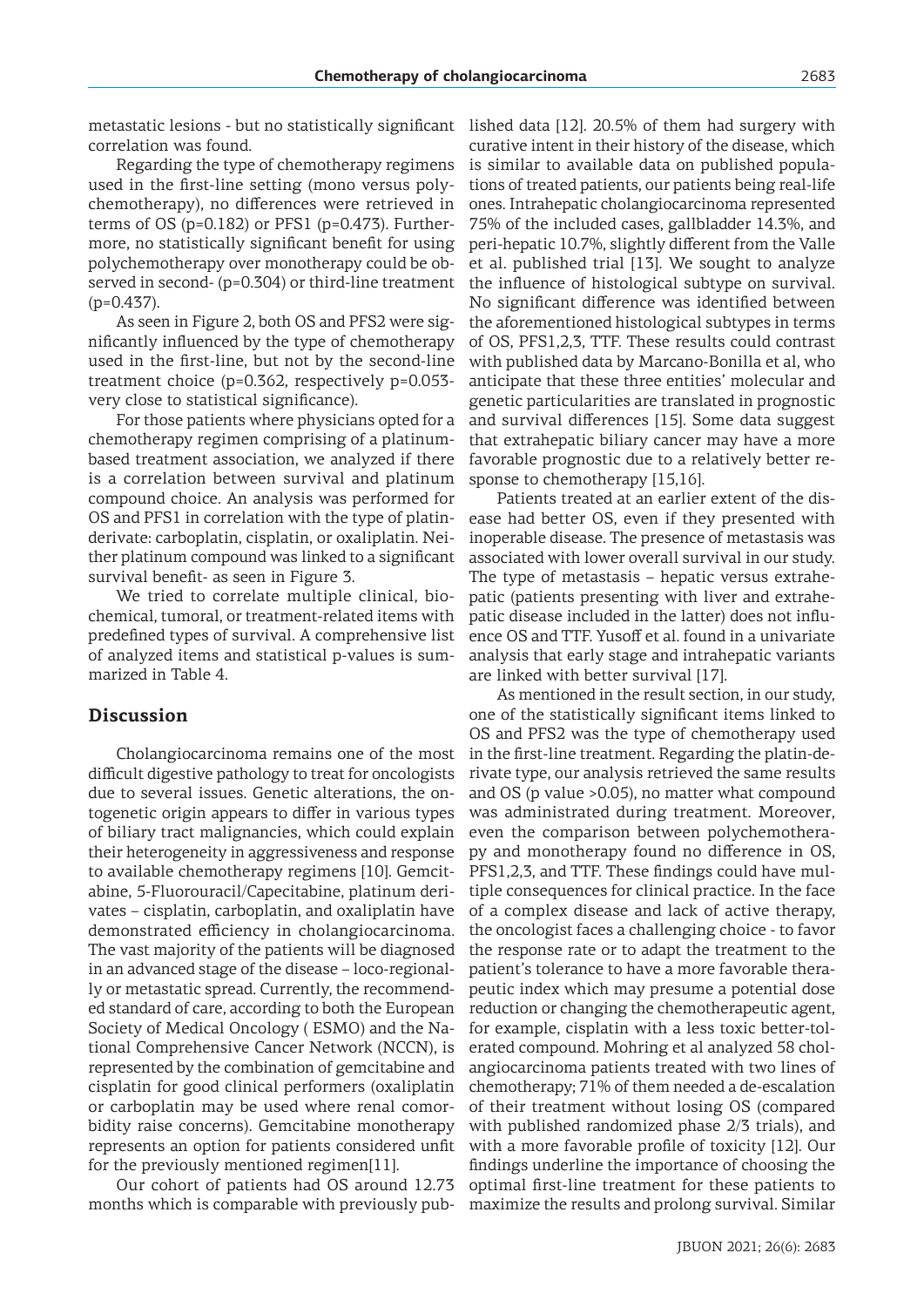to other difficult oncological pathologies, the patients will progress under this initial therapy, but more than 50% of them will remain candidates for further systemic treatments [18]. For second-line regimens, no actual recommendation is available, due to lack of scientific proof regarding the survival improvement, thus rendering treatment selection based on physician's choice.

In recent years, the progress of systemic therapy for various primary malignancies has made it challenging to attain a significant overall survival advantage. These limitations can also be applied to treatment-resistant malignancies. To avoid dismissing a possible valuable treatment, some researchers proposed using a surrogate for OS, which could be PFS. The heterogeneity of the clinical trials where this model was first applied questions the wide use of this concept without clear guidelines due to the significant discrepancies between authors and external revision. These differences may be as substantial as 27% to 75%, as mentioned in the meta-analysis published by Belin et al [19]. In another article, Giessen et al analyzing metastatic colorectal cancer patients included in more than 50 trials (over 22,000 patients included) demonstrated a correlation between OS and PFS for the chemotherapies used in the included trials [20]. Sidhu et al, in a pooled analysis of 24 randomized trials, which included 69 treatment arms with more than 20,000 patients, concluded that PFS is significantly linked to OS (more than the rate of response RR) and could be considered as a valid substitute for OS [21].

In our experience, PFS2 was not linked to a specific chemotherapy regimen, although the p value was close to statistical significance. In the second line of treatment, there are no recommended regimens. No statistical differences were noted in our study between the various chemotherapy regimens administered. As previously mentioned, neither in the second-line setting, the choice of platin-derivate type didn't seem to matter. The type of regimen - mono versus combination was not statistically significant for OS, TTF, or PFS2. PFS2 was 3.8 months, comparable with 3.3 months in Mohring et al [12]. In our study, PFS2 was linked to first-line chemotherapy regimen but not second-line, which raises some questions. One particularity of the patient`s treatment was that chemotherapy was continuously administered as maintenance therapy until disease progression or unacceptable toxicity compared with a fixed six-month period in ABC-06 [22]. In our study, only 41.96% of initial patients were candidates for second-line therapy. More than 20% of the initial cohort will receive a third line of treatment. Lamarca et al., in their meta-analysis,

JBUON 2021; 26(6): 2684

reported a PFS between 2.8-3.5 months (phase 2 trial, respectively retrospective reports) [23]. Ying et al reported a PFS in the second-line setting of 2.6 months [18]. ABC-06 is the first trial to demonstrate the beneficial effect on OS of second-line of therapy in cholangiocarcinoma [24]. Platinum derivatives as cornerstone for first-line therapy could have as side-effect allergic reactions which could compromise the continuous therapy strategy for these patients [25].

The tumor immune microenvironment plays a crucial role in tumor progression by promoting angiogenesis, tumor cell proliferation, survival, matrix degradation, and metastasis [26]. Several studies have underlined neutrophil involvement in oncogenesis. Neutrophils promote cancer cell proliferation and survival through the secretion of tumor-promoting inflammatory cytokines such as tumor necrosis factor, interleukin 1, interleukin 6, and vascular endothelial growth factor [27-29]. On the contrary, lymphocytes play an essential role in the immune antitumoral defense. Tumorinfiltrating CD 4+ T cells promote tumor control via activation of CD 8+ and natural killer cells, direct cytotoxic activity, or inhibition of tumor growth through interferon γ and tumor necrosis factor secretion. But, CD8+ T cells are the primary cell type responsible for tumor defense via apoptosis [30]. The neutrophile-lymphocyte ratio (NLR) is a readily available, inexpensive biomarker that offers an insight into the complex process of tumoral inflammation. NLR has been linked to poor outcomes in several solid tumors, including breast, colon, prostate, melanoma, lung, pancreas, urogenital cancers, as well as hematologic malignancies [31-35]. Increasing evidence indicates that NLR is a valuable biomarker in patients with cholangiocarcinoma. A meta-analysis conducted by De-Wen Tan et al [36], consisting of 12 studies with a total of 2093 cholangiocarcinoma patients, found high NLR associated with poorer survival HR of 1.449 (95% CI: 1.296-1.619, p<0.001). Furthermore, high preoperative NLR was linked to poor prognosis, advanced disease, and shorter relapse-free survival in cholangiocarcinoma patients [37-40]. Omichi et al found NLR>3 to be associated with lymph node metastasis, shorter disease-free survival, and OS in patients with intrahepatic cholangiocarcinoma treated with neoadjuvant chemotherapy followed by hepatectomy [41]. Two additional studies reported high (>5) NLR to be associated with poor chemotherapy response, shorter PFS, and OS [42,43]. Increased NLR was also correlated with high programmed death-ligand 1 (PD-L1) expression by Sangkhamanon et al [44], underlying the potential predic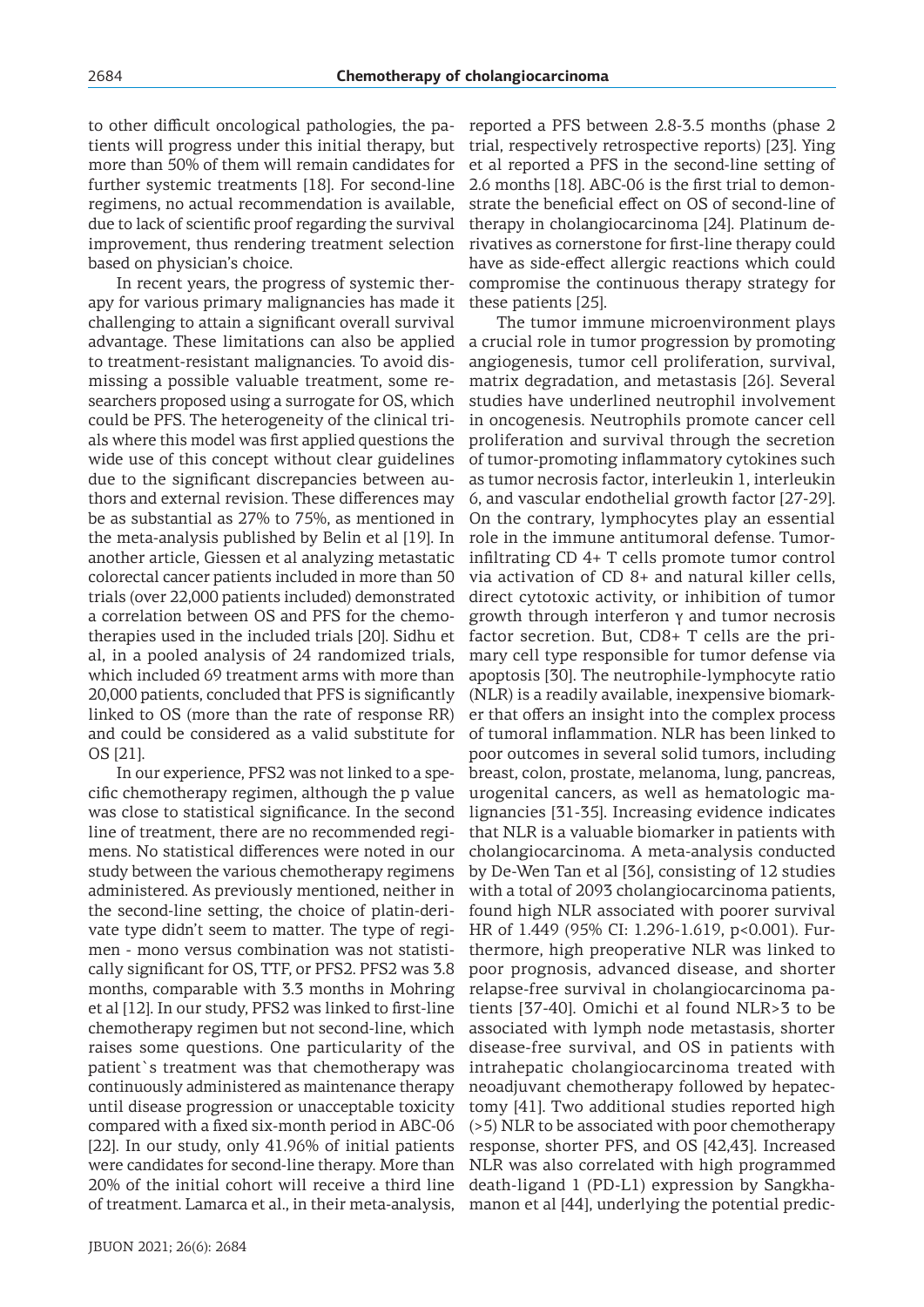tive value of NLR in cholangiocarcinoma patients. In line with currently available data, we also demonstrated the prognostic value of NRL. NRL was significantly associated with poor outcomes in terms of OS (p=0.004), time to treatment failure (p=0.009), and first-line progression-free survival (p=0.010).

Anemia is one of the most frequent findings in cancer patients 40% of cancer patients present with anemia; this percentage rises to 80% for patients with advanced and metastatic disease [45]. Cancer-related anemia has been associated with poor prognosis in a wide range of cancers, including but not limited to lung cancer, gynecological cancer, urogenital cancers, head and neck cancer, sarcoma, and hematologic malignancies. Anemia is linked to lower treatment response rates and lower quality of life [46,47]. To find novel accessible and cost-efficient biomarkers, we also investigated the correlation between pretreatment anemia and survival. Pretreatment hemoglobin levels were significantly associated with improved progression-free survival, overall survival, and time to treatment failure.

## **Conclusion**

For patients with advanced or metastatic cholangiocarcinoma, selecting the optimal first-line regimen increases the overall survival and disease control in the second-line of therapy (PFS2). Patients with locoregional disease extension seemed to have better survival than those with a metastatic stage at initial work-up. Initial immunologic status (neutrophils/ lymphocytes ratio) and good hemoglobin level have better overall survival and treatment associated disease control rate – overall and in the first-line of therapy (TTF and PFS1).

### **Acknowledgements**

Knowledge transfer in clinical trials of biogenomics in oncology and related domains -BIOG-ENONCO, MySMIS Code: 105774, Financing contract No: 10/01.09.2016.

# **Conflict of interests**

The authors declare no conflict of interests.

# **References**

- 1. Bridgewater JA, Goodman KA, Kalyan A, Mulcahy MF. Biliary Tract Cancer: Epidemiology, Radiotherapy, and Molecular Profiling. 2019; Am Soc Clin Oncol Educ Book 2016;35:e194-203. doi: 10.1200/EDBK\_160831
- 2. Noone AM, Howlader N, Krapcho M, Miller D, Brest A, Yu M, Ruhl J, Tatalovich Z, Mariotto A, Lewis DR, Chen HS, Feuer EJ CK. Colorectal Cancer - Cancer Stat Facts SEER Cancer Statistics Review, 1975-2015, National Cancer Institute. Bethesda, MD, https://seer.cancer.gov/ csr/1975\_2015/, based on November 2017 SEER data submission, posted to the SEER web site, April 2018. [cited 2019 Feb 11]. Available from: https://seer.cancer. gov/statfacts/html/colorect.html
- 3. Endo I, Gonen M, Yopp AC et al. Intrahepatic cholangiocarcinoma: rising frequency, improved survival, and determinants of outcome after resection. Ann Surg 2008;248:84-96. Available from: https://insights.ovid. com/crossref?an=00000658-200807000-00013
- 4. Takahashi Y, Ebata T, Yokoyama Y et al. Surgery for recurrent biliary tract cancer: A single-center experience with 74 consecutive resections. Ann Surg 2015;262:121-9.
- 5. Hong JC. Comparative Analysis of Resection and Liver Transplantation for Intrahepatic and Hilar Cholangiocarcinoma. Arch Surg 2011;146:683-9. Available from: http://archsurg.jamanetwork.com/article. aspx?doi=10.1001/archsurg.2011.116
- 6. Eckel F, Schmid RM. Chemotherapy and targeted ther-

apy in advanced biliary tract carcinoma: A pooled analysis of clinical trials. Chemotherapy 2014;60:13-23.

- 7. Maniu DR, Blag C, Popa G et al. The role of biomarkers and echocardiography in the evaluation of cardiotoxicity risk in children treated for leukemia. JBUON 2018;2323;122-31.
- 8. Park J, Kim M-H, Kim K et al. Natural History and Prognostic Factors of Advanced Cholangiocarcinoma without Surgery, Chemotherapy, or Radiotherapy: A Large-Scale Observational Study. Gut Liver 2009;3:298-305. Available from: http://www.gutnliver.org/journal/DOIx. php?id=10.5009/gnl.2009.3.4.298
- 9. Tan Y, Zhu JY, Qiu BA, Xia NX, Wang JH. Percutaneous biliary stenting combined with radiotherapy as a treatment for unresectable hilar cholangiocarcinoma. Oncol Lett 2015;10:2537-42.
- 10. Cardinale V, Carpino G, Reid L, Gaudio E, Alvaro D. Multiple cells of origin in cholangiocarcinoma underlie biological, epidemiological and clinical heterogeneity. World J Gastrointest Oncol 2012;4:94-102. doi: 10.4251/wjgo.v4.i5.94.
- 11. Valle JW, Borbath I, Khan SA, Huguet F, Gruenberger T, Arnold D. Biliary cancer: ESMO Clinical Practice Guidelines for diagnosis, treatment and follow-up. 2016;27:v28-v37.
- 12. Möhring C, Feder J, Mohr RU et al. First Line and Second Line Chemotherapy in Advanced Cholangiocarcinoma and Impact of Dose Reduction of Chemotherapy: A Ret-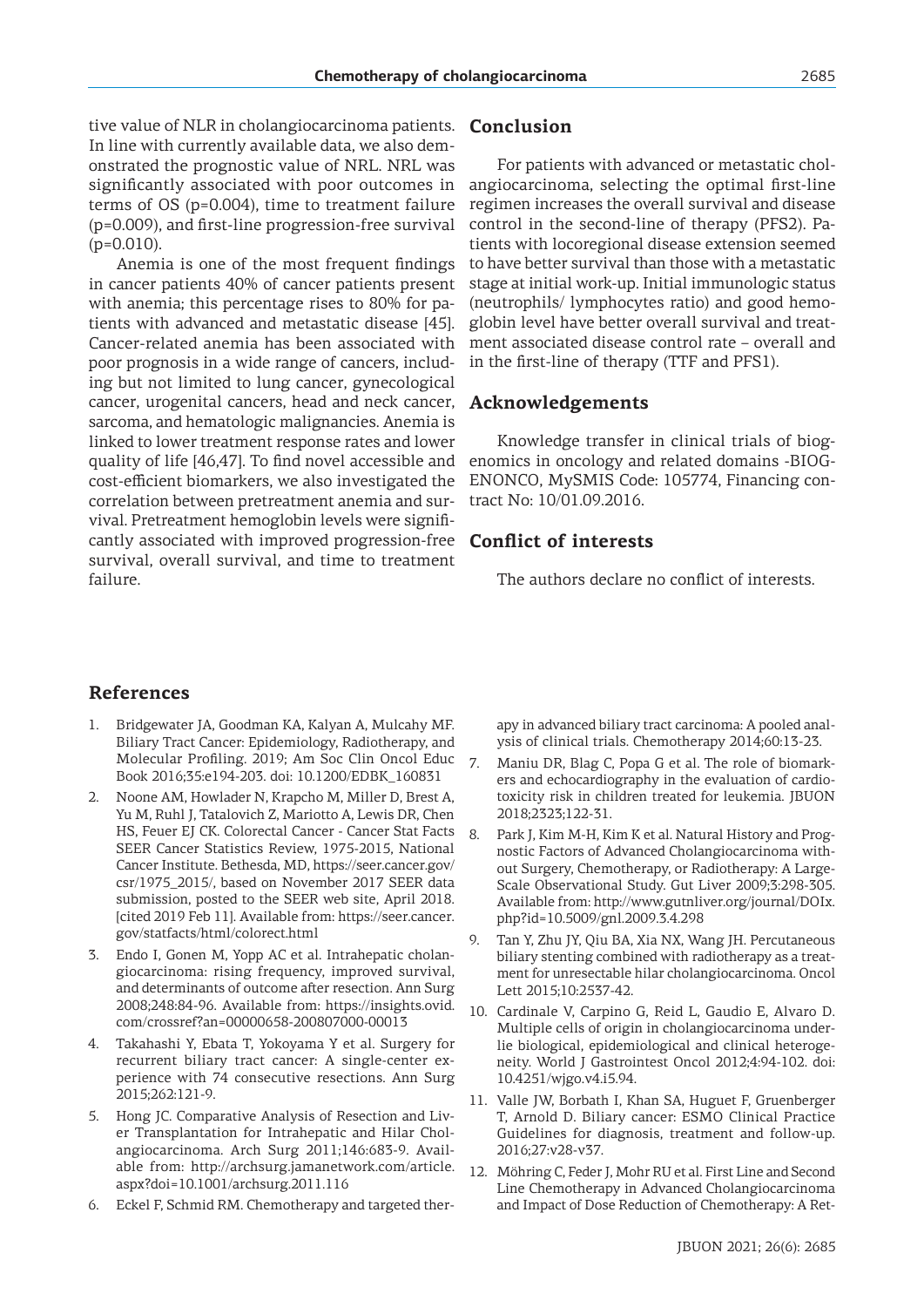rospective Analysis. Front Oncol 2021;10;11:717397. doi: 10.3389/fonc.2021.717397. eCollection 2021.

- 13. Valle J, Wasan H, Palmer DH et al. Cisplatin plus Gemcitabine versus Gemcitabine for Biliary Tract Cancer 2010;362:1273-81.
- 14. Marcano-Bonilla L, Mohamed EA, Mounajjed T, Roberts LR. Biliary tract cancers: epidemiology, molecular pathogenesis and genetic risk associations. Chinese J Clin Oncol 2016;5:61-92.
- 15. Gonzalez-Carmona MA, Bolch M, Jansen C et al. Combined photodynamic therapy with systemic chemotherapy for unresectable cholangiocarcinoma. Aliment Pharmacol Ther 2019;49:437-47.
- 16. Hang H, Jeong S, Sha M et al. Cholangiocarcinoma: anatomical location-dependent clinical, prognostic, and genetic disparities. Ann Transl Med 2019;7:744-56.
- 17. Yusoff AR, Razak MMA, Yoong BK, Vijeyasingam R, Siti ZM. Survival analysis of cholangiocarcinoma: A 10-year experience in Malaysia. World J Gastroenterol 2012;18:458-65.
- 18. Ying J, Chen J. Combination versus mono-therapy as salvage treatment for advanced biliary tract cancer: A comprehensive meta-analysis of published data. Crit Rev Oncol Hematol 2019;139:134-42. Available from: https://doi.org/10.1016/j.critrevonc.2019.01.001
- 19. Belin L, Tan A, De Rycke Y, Dechartres A. Progressionfree survival as a surrogate for overall survival in oncology trials: a methodological systematic review. Br J Cancer 2020;122:1707-14.
- 20. Giessen C, Laubender RP, Ankerst DP et al. Progression-Free Survival as a Surrogate Endpoint for Median Overall Survival in Metastatic Colorectal Cancer: Literature-Based Analysis from 50 Randomized First-Line Trials. Clin Cancer Res 2012;19:225-35.
- 21. Sidhu R, Rong A, Dahlberg S. Evaluation of Progression-Free Survival as a Surrogate Endpoint for Survival in Chemotherapy and Targeted Agent Metastatic Colorectal Cancer Trials. Clin Cancer Res 2013;19:969-76.
- 22. Lamarca A, Palmer DH, Wasan HS et al. ABC-06 | A randomised phase III, multi-centre, open-label study of active symptom control (ASC) alone or ASC with oxaliplatin / 5-FU chemotherapy (ASC+mFOLFOX) for patients (pts) with locally advanced / metastatic biliary tract cancers (ABC) previously-treated. https://doi.org/101200/JCO20193715\_suppl4003. 2019 May;37(15\_suppl):4003-4003.
- 23. Lamarca A, Hubner RA, David Ryder W, Valle JW. Second-line chemotherapy in advanced biliary cancer: a systematic review. Ann Oncol Off J Eur Soc Med Oncol 2014;25:2328-38.
- 24. Rizzo A, Ricci AD, Tober N et al. Second-line Treatment in Advanced Biliary Tract Cancer: Today and Tomorrow. Anticancer Res 2020;40:3013-30.
- 25. Gheorghe-Cetean S, Cainap C, Oprean L et al. Platinum derivatives: a multidisciplinary approach. JBUON 2017;22:568-77. Available from: http://www.ncbi.nlm. nih.gov/pubmed/28730758
- 26. Misra S, Hascall VC, Markwald RR, O'Brien PE, Ghatak S. Inflammation and Cancer. In: Wound Healing Hoboken, NJ, USA: John Wiley & Sons, Inc.; 2017. P 239-74. Available from: https://onlinelibrary.wiley.com/ doi/10.1002/9781119282518.ch18
- 27. Schreiber RD, Old LJ, Smyth MJ. Cancer immunoediting: Integrating immunity's roles in cancer suppression and promotion. Science 2011;331:1565-70.
- 28. Sparmann A, Bar-Sagi D. Ras-induced interleukin-8 expression plays a critical role in tumor growth and angiogenesis. Cancer Cell 2004;6:447-58. Available from: https://linkinghub.elsevier.com/retrieve/pii/ S1535610804003009
- 29. Hofman PM. Pathobiology of the neutrophil-intestinal epithelial cell interaction: Role in carcinogenesis. World J Gastroenterol 2010;16:5790-800. Available from: http://www.wjgnet.com/1007-9327/full/v16/ i46/5790.htm
- 30. van der Leun AM, Thommen DS, Schumacher TN. CD8+ T cell states in human cancer: insights from single-cell analysis. Nat Rev Cancer 2020;20:218-32.
- 31. Stefaniuk P, Szymczyk A, Podhorecka M. The Neutrophil to Lymphocyte and Lymphocyte to Monocyte Ratios as New Prognostic Factors in Hematological Malignancies - A Narrative Review. Cancer Manag Res 2020;12:2961-77. Available from: http://www.ncbi.nlm. nih.gov/pubmed/32024970
- 32. Templeton AJ, McNamara MG, Šeruga B et al. Prognostic role of neutrophil-to-lymphocyte ratio in solid tumors: A systematic review and meta-analysis. J Natl Cancer Inst 2014;106:1-11.
- 33. Ethier J-L, Desautels D, Templeton A, Shah PS, Amir E. Prognostic role of neutrophil-to-lymphocyte ratio in breast cancer: a systematic review and meta-analysis. Breast Cancer Res 2017;19:2-15. Available from: http:// dx.doi.org/10.1186/s13058-016-0794-1
- 34. Yin Y, Wang J, Wang X et al. Prognostic value of the neutrophil to lymphocyte ratio in lung cancer: A meta-analysis. Clinics 2015;70:524-30. Available from: https://www.ncbi.nlm.nih.gov/pmc/articles/ PMC4498150/?report=classic
- 35. Cupp MA, Cariolou M, Tzoulaki I, Aune D, Evangelou E, Berlanga-Taylor AJ. Neutrophil to lymphocyte ratio and cancer prognosis: an umbrella review of systematic reviews and meta-analyses of observational studies. BMC Med 2020;18:360-376. Available from: https:// bmcmedicine.biomedcentral.com/articles/10.1186/ s12916-020-01817-1
- 36. Tan D-W, Fu Y, Su Q et al. Prognostic Significance of Neutrophil to Lymphocyte Ratio in Oncologic Outcomes of Cholangiocarcinoma: A Meta-analysis. Sci Rep 2016;6:33789. Available from: http://www.nature. com/articles/srep33789
- 37. Beal EW, Wei L, Ethun CG et al. Elevated NLR in gallbladder cancer and cholangiocarcinoma – making bad cancers even worse: results from the US Extrahepatic Biliary Malignancy Consortium. Hpb 2016;18:950- 7. Available from: http://dx.doi.org/10.1016/j. hpb.2016.08.006
- 38. Huang H, Wan X, Bai Y et al. Preoperative neutrophil– lymphocyte and platelet–lymphocyte ratios as independent predictors of T stages in hilar cholangiocarcinoma. Cancer Manag Res 2019;11:515762. Available from: https://www.dovepress.com/preoperative-neutrophilndashlymphocyte-and-plateletndashlymphocyterat-peer-reviewed-article-CMAR
- 39. Miyahara Y, Takashi S, Shimizu Y, Ohtsuka M. The